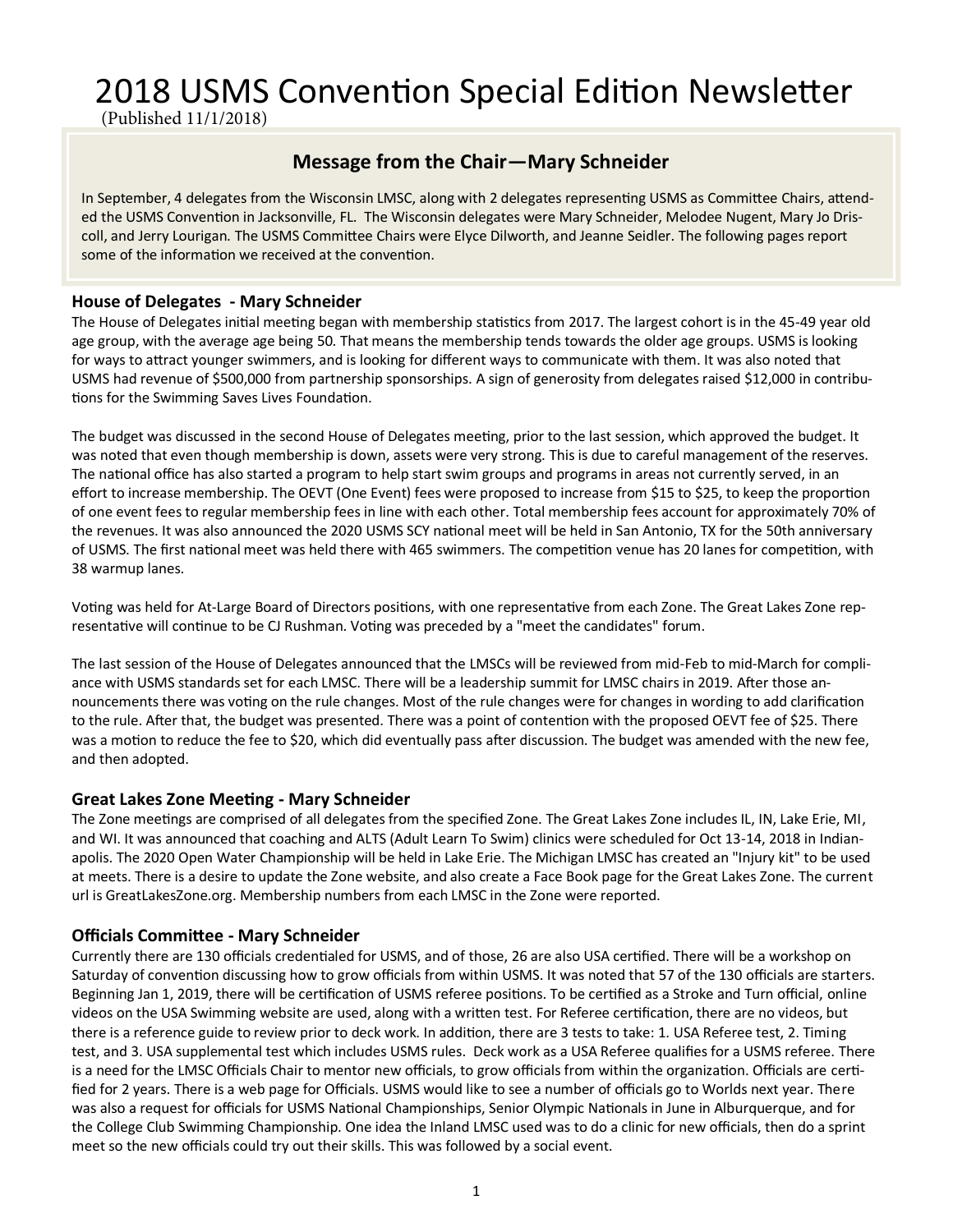## **Recognition and Awards Committee - Mary Schneider**

The Committee Chair's report stated the committee would like to offer an award for Outstanding Official. After that, the committee's budget was reviewed. The Service awards all had multiple nominations. The categories are Captain Ransom J Arthur MD Award, Dorothy Donnelly Service Award, June Krauser Award, Club of the Year Award. Projects taken on in 2018 included: 1. Recognition at the local level - have an on-line recognition store, could post recognition of volunteers on public social media, could recognize timers at meet.

- 2. International Hall of Fame nominated several swimmers who were inductees in 2018.
- 3. USMS website Awards pages need help to identify people who received awards in the 1980s for a descriptive write up.
- 4. Held peer-to-peer Teleconference minutes are on the website

## **Championship Committee (2 sessions) - Mary Schneider**

The SCY Championships held in Indianapolis had revenues between \$73,000 and \$75,000. The next SCY Championship meet will be held in Mesa, AZ, April 25-28, 2019. The hotels are all contracted and range from 1.5 to 17 miles from the pool, and have price ranges of \$89 to \$189 per night. The hotels are listed on the website, and list of attractions, dining, and other points of interest will be posted later. There is a light rail system which goes into Mesa, and Allegiant Airlines also flies into Mesa. As for the venue, there are shaded bleachers, and 10 X 10 tents can be rented. Swimmers will be able to compete in both the 1,000 and 1,650 Freestyles, but must have the national qualifying time for the 1,650. The committee is still considering switching the 200 Back and 200 IM in the order of events. The LCM Championship meet will be Aug 7-11 in Mission Viejo, CA, hosted by the Missions Viejo Masters. Their website includes pictures of the pool. There will be warmups and cool downs in a separate diving well. The pool has a chiller system to control the water temperature. Parking will be offsite with a shuttle to the pool. There will be a 5 day format with possibly one day dedicated to just relays. There will be optional canopy rentals, and a social with music on Friday night. In 2020, Swim RVA in Richmond, Virginia will host the LCM meet. The pool is a past Olympic Trials pool. NQTs were discussed, and it was stated there was no way to enforce NQTs. It was debated whether there should still be NQTs for the 80-84 age group, and the decision was to still have them. NQTs do not exist for 85 and older.

There was discussion about deck seeding 200s, and it was decided that it doesn't really save time. There is a desire for a confirmation page to be presented to the swimmer when they check in. Several swimmers thought they had checked in in Indy, but the system didn't show it. Once someone checks in, they wouldn't be able to undeclare or scratch. On-line entry of relays worked very well, and will continue.

The Captain Ransom Arthur award will be taken out of SCY Nationals, but there will be a video recognition of past award winners. The current award will be done for the current winner, somewhere near the winner's home. This seems to be more meaningful for the winner and family.

There is a desire to trimming the meet program, since many of them end up in the garbage. That must be balanced with promoting the meet sponsors, including USMS sponsors.

For relays at nationals, all lead-off swims are considered for Top 10 times, so it is important to be sure the lead swimmer is correct.

Several other issues were discussed, such as whether EMTs should be required at the Wednesday warmup sessions, and whether the 30 min Sunday warmup should be eliminated. There was no decision on the Sunday warmup. There was also a discussion on NQTs. There is potential to eliminate NQTs from all 50s and 100s, but require them for 400's and above, and possibly the 200s.

#### **Top 10 Recorder Workshop – Mary Schneider**

For a Sanctioned meet:

Must confirm the pool measurements or the pool must be on the USMS list of outer measured pools. For a pool with a bulkhead, outer lanes, and a center lane must be measured before and after each meet session. The online sanction system at USMS must be used, and once information is submitted, it cannot be changed. If there is any pool reconstruction, the pool measurements must be recertified. The USA Swimming list of certified pools cannot be used for USMS.

For a Top 10 time:

Pool length must be certified Minimum timing used must be 2 watches, but electronic timing is preferred. Meet host must submit the meet results to the LMSC Top 10 Recorder, who then sends the results to USMS.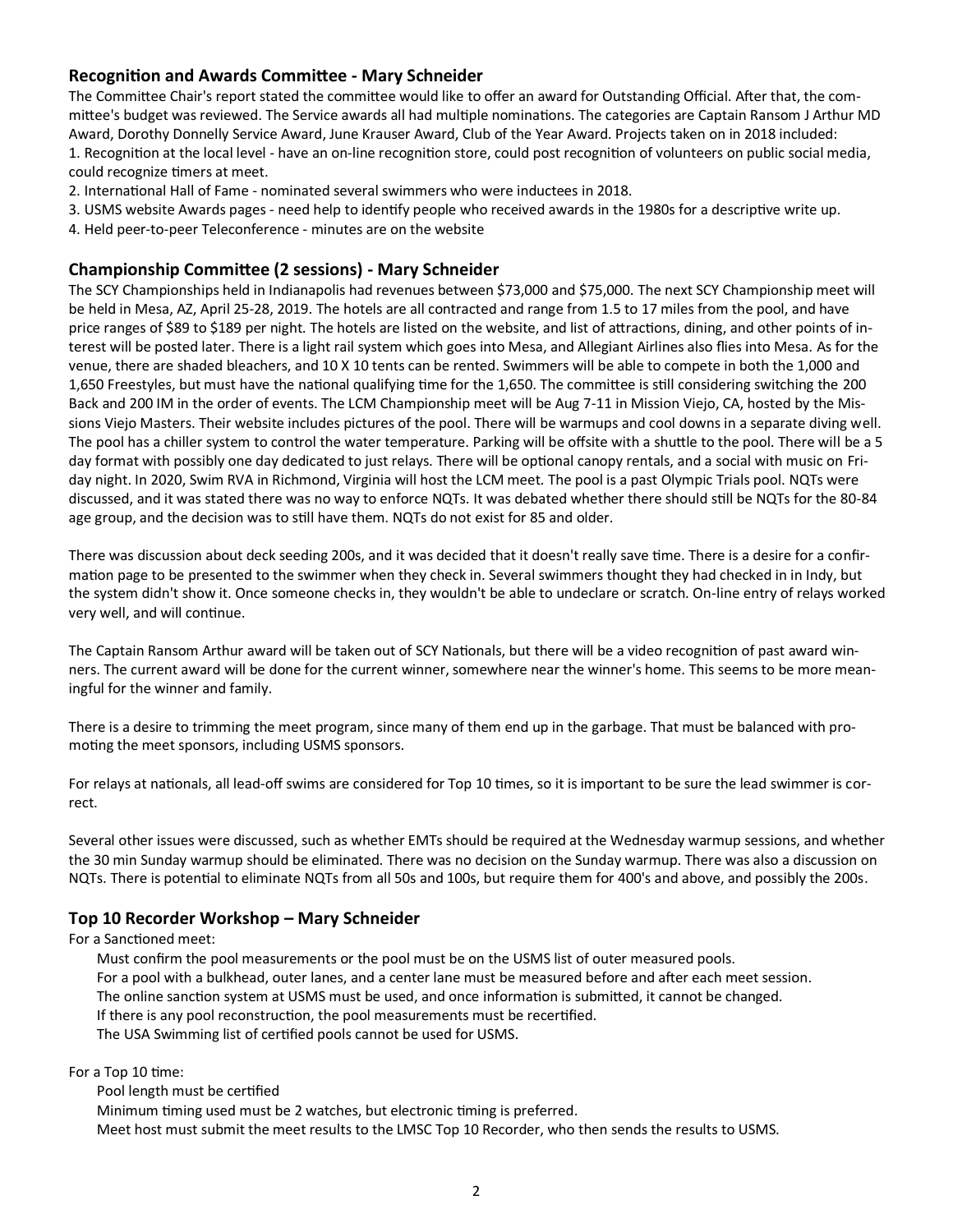For National Records:

Pool length must be certified.

Timing must be electronic, or semi-automatic. Watch times as primary timing are not acceptable.

Application for a national record must be signed by the meet referee, and sent to the USMS Administrator with a printout from the timing system, a heat sheet with the heat and lane displaying the swimmer, proof of age from the swimmer, and pool bulkhead confirmation.

Records are published as soon as they are ratified by USMS.

World records are allowed at USMS sanctioned meets.

- FINA World Records must have electronic timing, either full or semi-automatic. Petition for a world record must be done within 60 days of the event. Records are published once a month.
- At USMS Nationals, all national records are taken care of.

World Records can only be achieved at a Masters meet.

- For other types of meets, records can still be set, and Top 10 times achieved if the meet is in the USMS sanction system, the meet was run with USMS rules, a USMS observer was present, pools must be measured for bulkheads to be on the certified list of pools for USMS.
- At a FINA Member sanctioned meet, for Top 10 or National Record swim, you must represent your USMS club, pool length must be certified at least by FINA, swimmer must bring back all required documentation and submit it to USMS.

## **Sports Medicine Presentation - Dr. Tanaka**

Dr. Tanaka did a presentation on Aging and Frailty, by looking at Masters Athletes compared to the general population. He stated that the physical characteristics aren't different for Masters Athletes versus the general population, but athletic performance holds to a more advanced age. Currently, the gap in the fastest times don't appear until older ages. Twenty-five years ago, the gap in times started after age 40, and there was a real slow-down at age 70. Now, fast times extend until older ages. One thing swimmers can do to improve as we age, is to increase training. One other way swim helps as we age is a reduction in blood pressure. As we age, the walls of the blood vessels get stiffer. Swimming seems to help keep them a bit more pliable, that you don't see in people who walk for exercise. The conclusion of the presentation stated that if we enjoy exercise, we tend to do it more often, so swim for enjoyment.

## **Sports Medicine and Science Committee - Melodee Nugent**

Discussed the Sports Medicine Booth at Nationals in Indiana. At the booth, there was stretching techniques/strength training, equipment available on deck, and a video created by Carlos Rodrigues created a short video about animal locomotion (not yet on website). Suggestions for studies for our committee were provided, but many of the topics included information that we could not provide with what we have available to us. Also discuss injury prevention and suggestions for yoga.

## **Fitness Education Committee - Melodee Nugent**

Discussed **SmartyPants** Fitness event that was a success with 1,273 entries. Suggestions were provided to make this event better: link to a charity, maybe collect data to show improvement, extend time frame of event and create an app. Also discussed the Fall Fitness Challenge (1-mile) and Summer-Fitness Challenge (2K). These are great events for swimmers that don't want to compete in events, more emphasis on the fitness swimmers.

## **Open Water Committee - Melodee Nugent**

Audience was asked to discuss what they have been doing in their LMSC at the local level regarding open water events. The goal was to discuss the biggest issues facing the development and promotion of open water events. Limitations include: not all sanctioned by USMS, low participation, issues finding volunteers, cost too much, costs are for charity, impact of weather on events, scheduling conflicts and water quality.

## **Presentation by Hirofumi Tanaka - Key Research Findings for Master Swimmers by Hirofumi Tanaka. - Melodee Nugent**

This was an entertaining talk by Dr. Tanaka. The talk made comparisons with US presidents that were swimmers. He also made comparisons of master age athletes to other sports.

## **Digital Transformation - Jerry Lourigan**

USMS is operating on a deficit budget for the coming year. Part of the deficit budget is being created by upgrading of USMS software. The Dawson Hughes CEO report describes the USMS 3.0 digital transformation taking place at the National Office which will allow better administrative and membership service. In the long term, there may be apps created to add in membership service and to track swimming progress. CEO link:

https://www.usms.org/-[/media/usms/pdfs/2018%20convention/ceo\\_report.pdf?](https://www.usms.org/-/media/usms/pdfs/2018%20convention/ceo_report.pdf?la=en&hash=0501FC95643A1096E9AD8D6BD5640F702EBC55B5) [la=en&hash=0501FC95643A1096E9AD8D6BD5640F702EBC55B5](https://www.usms.org/-/media/usms/pdfs/2018%20convention/ceo_report.pdf?la=en&hash=0501FC95643A1096E9AD8D6BD5640F702EBC55B5)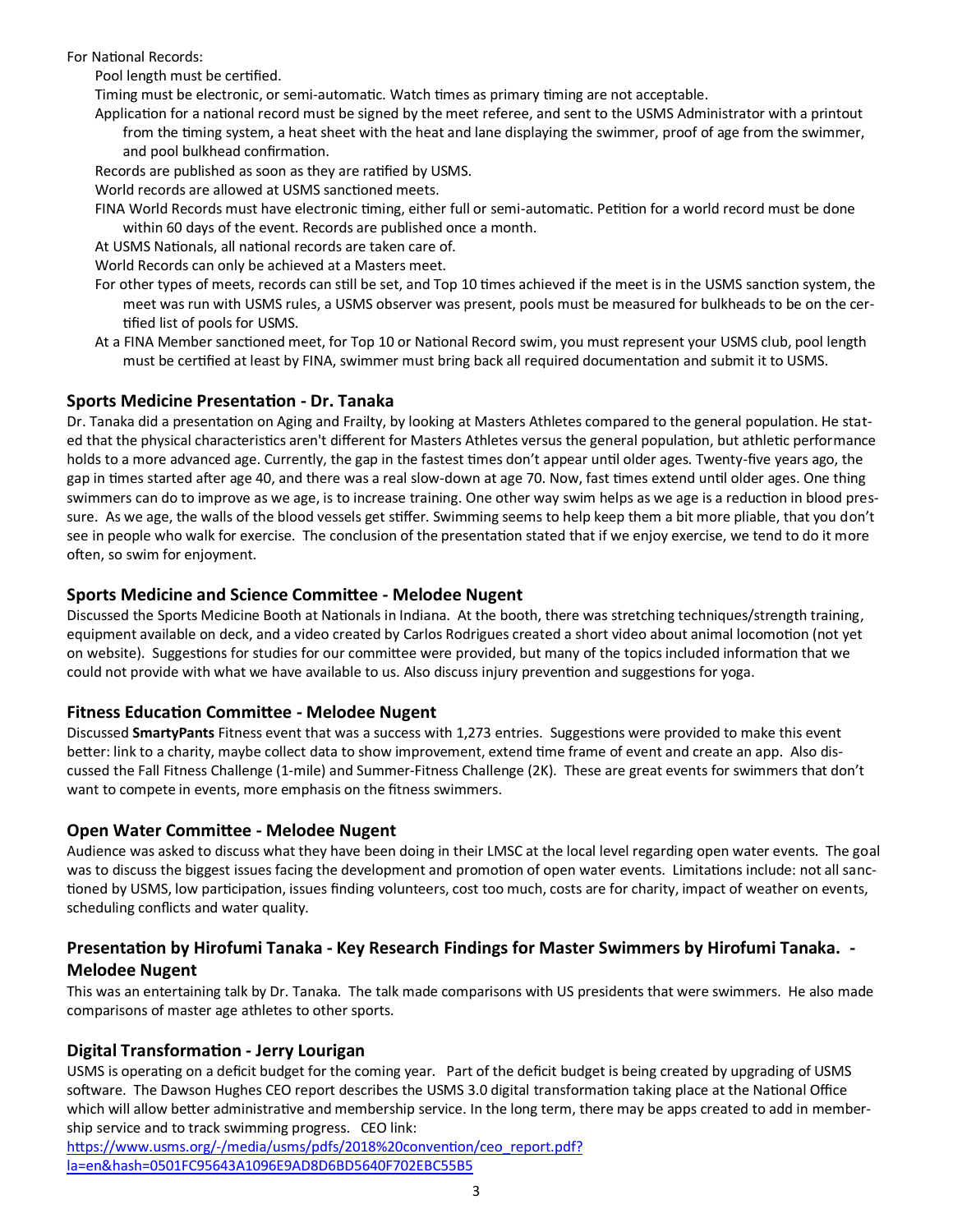## **Club Swimming - Jerry Lourigan**

If you have a swimmer continuing education after High School and they are not swimming at the college level or don't have the opportunity to swim because their school does not have a program, USMS has created College Club Program. If your school does not have a program, the swimmer may participate with another program or create a program at their school. This program is run out of the national office. For more information, click this link: [https://www.collegeclubswimming.com/.](https://www.collegeclubswimming.com/)

#### **Coaches Committee - Jerry Lourigan**

Coaches Committee is looking into a mentoring program to help support and grow coaches for USMS Master swimming. The discussion centered around awards for coaches and encouraging nominations.

High Performance Camp from August, coaches attended ranged in age from 35 - 73. Full days/multitude of different subjects covered. Working together with great coaches and Dr. G. From those coaches, great feedback received and well worth every bit of the money. Each year they are looking for coaches to help them at camp (mentoring). Some discussion about providing 2 a year, east coast vs west coast.

National Coaching Clinic, Multiple speakers discussions of Open Water, Swimming science, how to train someone from 100m to the mile, dry land presentation without having weight room, stroke tweaking and then in the water, which includes Open Water work.

Coaching Survey results, 280 coaches responded and concerns were vast but a few big ones were a) Clinics - stroke work, dealing with aging swimmers, b) when and how best to use gear, c) LMSCs to help with "get together" for coaches d) LMSC to help with scholarships to attend clinics for coaches.

## **Audit Committee - Elyce Dilworth**

The Audit Committee reviewed the audit engagement letter and fee quotes for the next three years. The Committee discussed the format of the 2018 financial statements, including the treatment and classification of fund raising expenses and the revision of certain notes to the financials. The Committee also discussed the process for reviewing responses to the conflict of interest forms and the roll out of standardized financial statement templates to the LMSCs.

## **Finance Committee - Elyce Dilworth**

The Finance Committee completed its review of the 2019 proposed budget and held two Q&A sessions where delegates could ask questions regarding specific budget line items. The final budget was submitted to the Board of Directors and House of Delegates for approval. The Committee formed two sub-committees to work on updates to USMS financial operating guidelines (an almost yearly task) and development of additional program performance metrics. The Committee also discussed the process for updating the 5-year financial plan and proposed changes to the budgeting process.

## **Committee Business Meetings - Mary Jo Driscoll**

I attended the regular business meeting so both the Open Water and Long Distance Committees of USMS. Both were an opportunity to see how business is conducted at the National Level and meet other Open Water/Long Distance Chairs from LMSC's around the country. In the Open Water Committee meeting a discussion was held amongst various representatives of LMSC's through the country concerning their open water events and what may be holding people back or preventing the growth of USMS Open water events. I was pleased to announce that Wisconsin held 2 USMS sanctioned Open Water events this season, and several non sanctioned events. As far as factors holding back USMS Open Water events many LMSC's cited costs, the USMS sanctioning process, insurance and a variety of other factors (weather and short season being mentioned by several LMSC's). In the Long Distance Committee meetings several rule changes were proposed and discussed. These were all approved by the HOD at the Convention. These rules will be added to the USMS rule book for next year. Additionally, the locations of the 2020 National Championship events were announced and will be finalized once contracts are signed. The events include:

One Hour ePostal – Tamalpais Masters 5/10k ePostal – Southern Oregon Masters 3/6k ePostal – Palm Beach Masters Long Distance (5k) – Del Valle Sprint Distance (1 mile) – Semana Nautica Ocean Swims Middle Distance (2 mile) – Brogan OW Classic Ultra Marathon (10 mile) – Kingdom Swim 2 Mile Cable – Betsy/Terry Memorial Swims Marathon (10k) – Lake George OWS